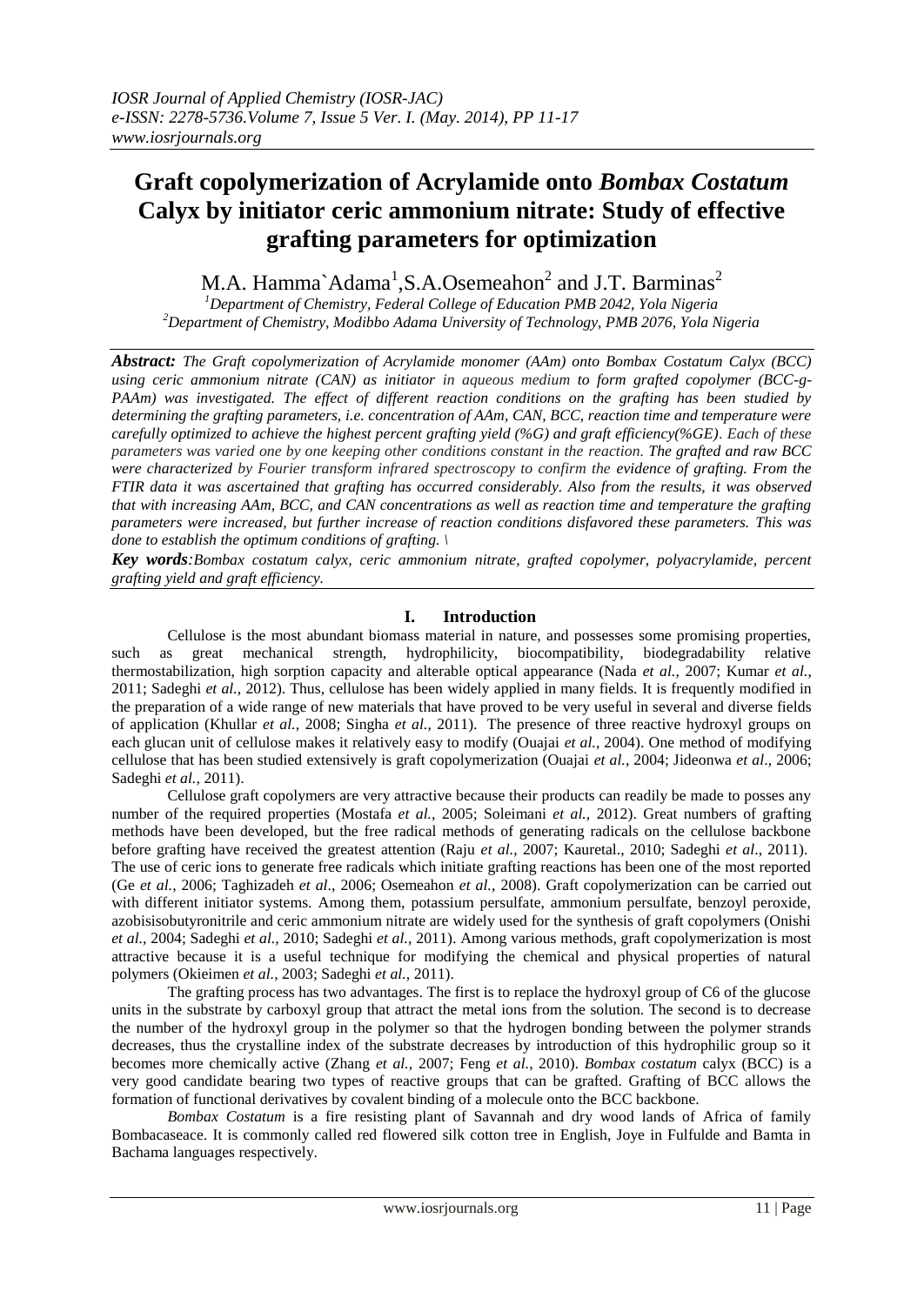As a part of our ongoing research programme on chemical modification of *Bombax costatum* calyx, we were interested to study the graft copolymerization reactions with the intention of studying its swelling behavior and sorption capacity for the removal of heavy metal ions from aqueous solution. The present investigation describes the optimization of the reaction conditions of grafting of acrylamide monomer onto *Bombax costatum*  calyx using ceric ammonium nitrates initiator.

# **II. Materials And Methods**

# **Materials**

Acrylamide, ceric ammonium nitrate, acetone and methanol were of BDH analytical grade and were used as supplied. *Bombax Costatum* calyx was collected from Dakri, Girei local Government Area, Adamawa State, Nigeria.

# **Methods**

## **Preparation of** *Bombax Costatum* **Calyx Sample.**

The *Bombax Costatum* calyx sample was sun dried, decoated and milled into powder. It was then sieved through a 100 µm sieve screen to obtain fine powder and packaged in a polyethylene bag for further use.

## **Synthesis of Graft Copolymer;**

The procedure for graft copolymerization of acrylamide (AAm) onto *Bombax costatum* calyx (BCC) was achieved by an adaptation of the methods described by (Hsu *et al.*, 2002; Zohuriaan *et al.*, 2005; Sadeghi et al., 2011). It wascarried out by weighing (0.5- 5 g) of BCC and dissolved in 100 cm<sup>3</sup> with distilled water in 250 ml volumetric flask and left over night for complete dissolution to give 0.5-5%w/vaqueous solution of BCC, followed by adding the monomer acrylamide (AAm) of varied concentrations  $1-30x10^{-2}$ mol/Lto the flask and placed in a thermostatically controlled water bath with desired temperature (30-80°c). The mixture was stirred for 1 hr. The ceric-ion induce solution polymerization method was used (Sadeghi *et al.*, 2011). The initiator ceric ammonium nitrate (CAN) of varied concentrations 10-40x10<sup>-3</sup> mol/L was added to the mixture and continuously stirredusing a magnetic stirrer for varying periods of time (30-180 mins). The reaction was allowed retention time of 6 hrs to form the grafted copolymer (BCC-g-PAAm). The grafted copolymer obtained was precipitated in excess acetone which was filtered and washed with a mixture of distilled water and methanol in the ratio of (6:4) ml by volume; to remove the homopolymer formed. This process is repeated until no precipitation of homopolymer was observed, then the copolymer precipitate was dried to constant weight in an electrically controlled oven at  $40^{\circ}$ C for 24 hrs, then weighed using metler balance. The percent graft yield (%G) and percent grafting efficiency (%GE) were calculated using the following relation.

% G = ( W2- W1)/W1 x 100

% GE =  $(W2-W1)/W3 \times 100$ 

Where W1, W2 and W3 represent the weight of the raw BCC, grafted BCC and monomer respectively (Sadeghi *et al.,* 2011)

# **Grafting mechanism**

# **III. Results And Discussion**

The graft copolymer was synthesized by ceric-ion-induced polymerization method. The mechanism of copolymerization of AAm onto BCC is shown in Scheme 1 below. At the first step, a complex between the Ce4+ ion with the oxygen atom at theC-3 position and the hydroxyl group at the C-2 position were formed. This ceric-BCC complex is then dissociated to produce BCC macroradicals. The acrylamide molecules, which are in vicinity of the macroradical sites, become acceptor of BCC radicals resulting in chain initiation and thereafter themselves become free radical donor to the neighboring molecules leading to propagation.These grafted chains are terminated by coupling to give the graft copolymer BCC-g-PAAm (Sadeghi *et al.,* 2011).

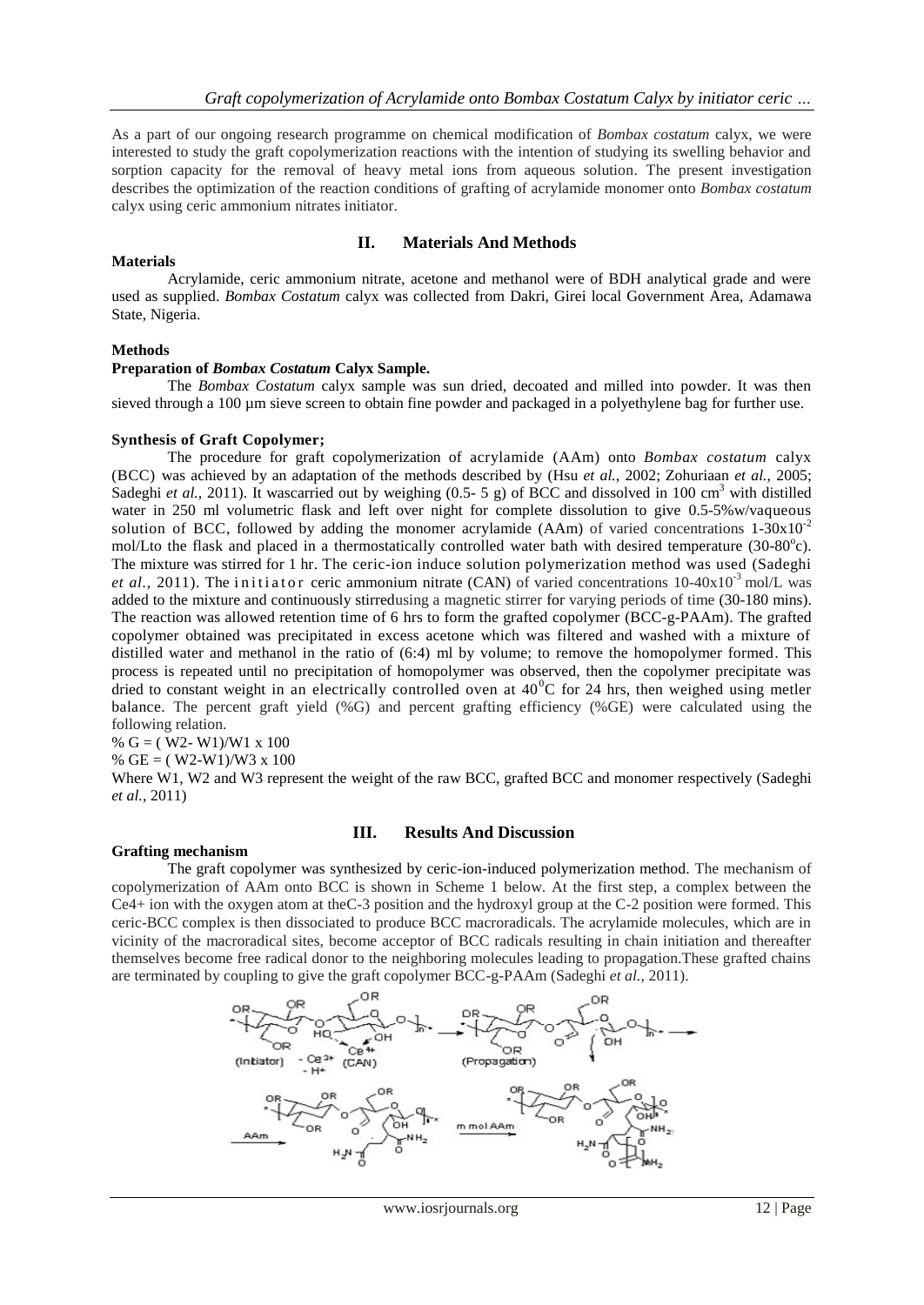#### **BCC-g-PAAm**

# **Scheme 1: General mechanism for CAN-initiated graft copolymerization of acrylamide (AAm) onto BCC.**

#### **FTIR Spectroscopy Analysis**

Fourier transform infrared (FTIR) spectroscopy absorption spectraof raw and grafted BCC were recorded on a JASCO FTIR-5300 spectrophotometer following the KBr disc technique in the range 4000–600 cm-1 at room temperature.



Fig. 1 FTIR spectra of raw BCC (a) and grafted BCC (b)

Fig. 1 shows FTIR spectra of raw BCC (a) and grafted BCC (b). The FTIR spectra of the raw BCC (a) show the appearance of a very broad peak at around 3440cm<sup>-1</sup> region. This corresponds to O-H stretching vibrations of the hydroxyl groups (Sadeghi *et al.*, 2011). Comparing the spectra of raw BCC (a) and grafted BCC (b), it can be seen that the broad peak observed in fig. 1(a) is shifted to lower wavelengths  $2362.67 \text{cm}^{-1}$ this may be as a result of the replacement of O-H by N- H group (Nada *et al.*, 2007). It is expected that grafting of acrylamide onto BCC should take place at the site of the  $O - H$  group, thus the OH peak intensity is consequently expected to decrease. The characteristic peak observed around 1655cm<sup>-3</sup> corresponds to  $C = O$ group of the acrylamide moiety, while the bands observed around 1059, 1089 and 1144cm<sup>-1</sup> could be assigned to C-N stretching vibrations (Sadeghi *et al.,* 2012; Mohammad *et al.,* 2012). These observations further support the grafting of PAAm onto the BCC backbone.

# **Optimization of the Reaction Conditions**

In the present investigation, the effect of concentration of BCC, AAm and CAN, along with reaction time and temperature was studied, the grafting parameters were determined by weighing to optimize the reaction conditions as follows;

#### **Effect of BCC concentration**

The effect of BCC concentration on graftcopolymerization was depicted in Fig. 2 below;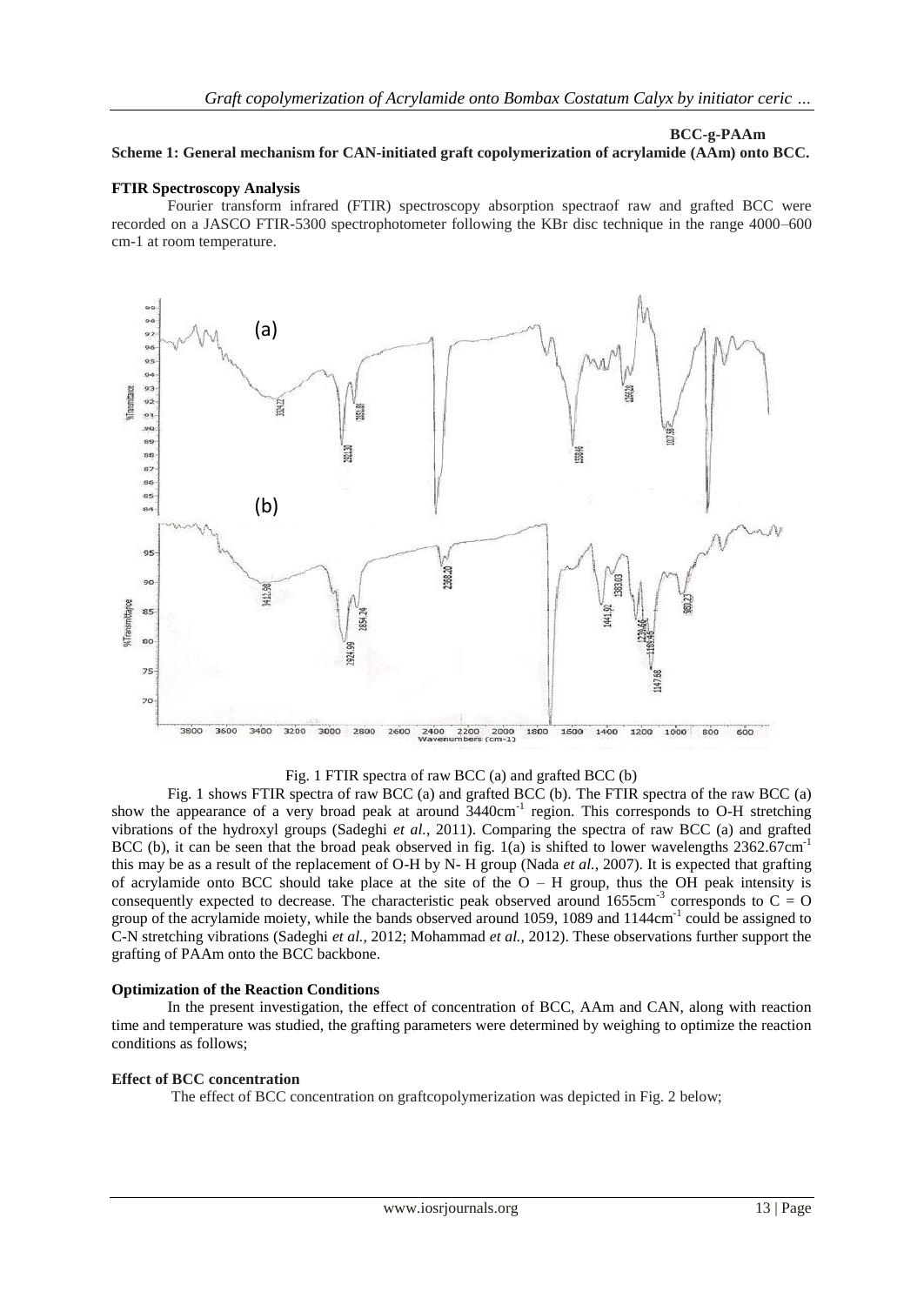

Conc of BCC (%W/V)

Fig.2 Effect of percentage weight by volume of BCC on the graft copolymerization.

(Reaction conditions; Monomer  $(AAm)=0.15 \text{ mol/L}$ , Initiator  $(CAN)=0.030 \text{ mol/L}$ , Temperature=50°C, Time=120mins).

With increasing the BCC amount, more reactive grafting sites are formed which is favorable for grafting. Thiscan account for initial increment in graftingparameters up to 1.0 %W/V of BCC value with %G and %GE of 159.7and 79.4% respectively. Beyond this amount, the grafting values were decreased.This may be ascribed to the increase in viscosity ofreaction mixture and the termination reaction between macroradicalmacroradical and macroradical-primary radicals as well. This observation is in close agreement with the results obtained by other investigators (Pourjavadi *et a*l., 2002; Mohammad *et al.,* 2010; Sadeghi *et al*., 2011).

#### **Effect of Initiator Concentration**



Fig.3 Effect of Initiator concentration on the graft coplymerization. (Reaction conditions; Monomer  $(AAm)=0.15 \text{ mol/L}$ , Substrate  $(BCC)=1\%$  w/v, Temperature=50°C, Time=120min).

Fig. 3 depicts the effect of the initiator concentration (CAN) on grafting of AAm onto BCC. By keeping constant all the variables, the amount of CAN used was varied. It was observed that with increasing the initiator concentration the percentage grafting yield as well as the grafting efficiency increases in the initial stages up to 177.6 and 88.3%, with further increase of initiator the graft percentage as well as the grafting efficiency decreases drastically.These increasing trends of the grafting parameters indicated that ceric ions exclusively participate in the formation of free radical active sites on the BCC backbone up to this concentration of ceric ions, and beyond it, no more active sites are formed on the BCC backbone. This may be due to the fact that with high concentration of the initiator more and more homopolymers are formed thereby decreasing both %G and %GE of the graft copolymerization. This is obvious since ceric ion is a very good oxidizing agent with very high oxidation potential and it interacts with AAm forming the homopolymer rather than the graft copolymer at higher concentrations. This observation is in close agreement with the results obtained by other investigators (Ibrahim *et al.*, 2002; Nada *et al.,* 2007; Sadeghi *et al.,* 2011).

# **Effect of Monomer Concentration**

The effect of monomer concentration on graft copolymerization onto polymeric backbone is shown in Fig. 3 below;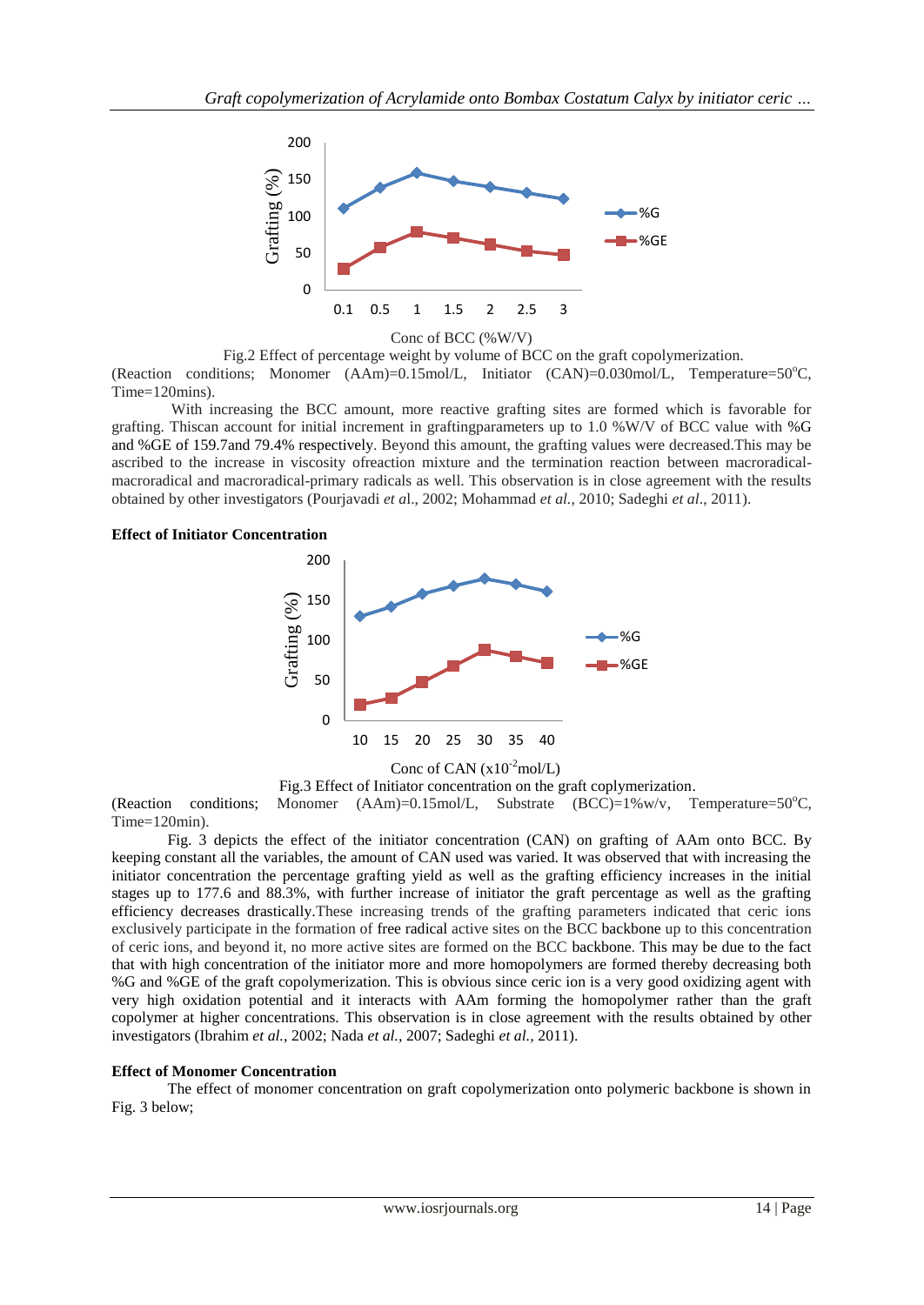

## Conc of AAm  $(x10^{-2}$ mol/L)

Fig.3 Effect of monomer concentration on the graft copolymerization. (Reaction conditions; Initiator  $(CAN)=0.030 \text{ mol/L}$ , Substrate  $(BCC)=1\%$  w/v, Temperature=50<sup>o</sup>C, Time=120min).

It can be seen from the results of Fig. 3 that as the monomer concentration increases, the %G and %GE increased at the initial stages up to 157.3 and 83.6% respectively. With further increase of monomer concentration it decreased. This is mainly due to the formation of homopolymer of AAm at the higher concentration as well as due to restricted movement of free radicals onto polymer backbone because of increased viscosity. These homopolymers successfully hinders the rate of penetration of monomer molecules to BCC macroradical, resulting in the low percentage of grafting. Further as the monomer concentration increases, the rate of homopolymerization increases there by decreasing the formation of graft copolymer (Okiemen *et al.,* 2003; Nada *et al.,* 2007; Singha *et al.,* 2011; Sadeghi *et al.*, 2012). The increase in the chain transfer to monomer molecules may be another possible reason for decreasing the graft polymerization. These findings are in agreement to those reported in literature (Zohuriaan *et al*., 2005; Zhang *et al.*, 2007; Sadeghi *et al.*, 2011).

# **Effect of Reaction Temperature**



Fig.4 Effect of reaction temperature on the graft copolymerization.

(Reaction conditions; Initiator (CAN)=0.030mol/L, Substrate (BCC)=1%w/v, Monomer (AAm)=0.15mol/L, Time=120mins).

The effect of reaction temperature on the graft copolymerization was carried out at different temperatures between  $30^{\circ}$ C and  $80^{\circ}$ C and keeping the other variables constant. As shown in Fig.4, it is found that %G and %GE increase initially up to  $50^{\circ}$ C and then decrease to some extent with further increase in temperature. This is attributed to the fact that increasing the temperature favours the activation of macroradicals as well as accelerates the diffusion and mobility of the monomers from the aqueous phase to thecellulose phase. However, a further increase in temperature decreases %G and %GE parameters, which can be ascribed both to the acceleration of termination reaction and to the increased chance of chain transfer reaction, accounting for the increase in the amount of homopolymers. This observation indicates that the optimal reaction temperature is 50°C. Similar behavior was observed by (Hsu *et al*., 2002; Kumar *et al*., 2011; Sadeghi *et al.,* 2011; Sadeghi *et al.,* 2012)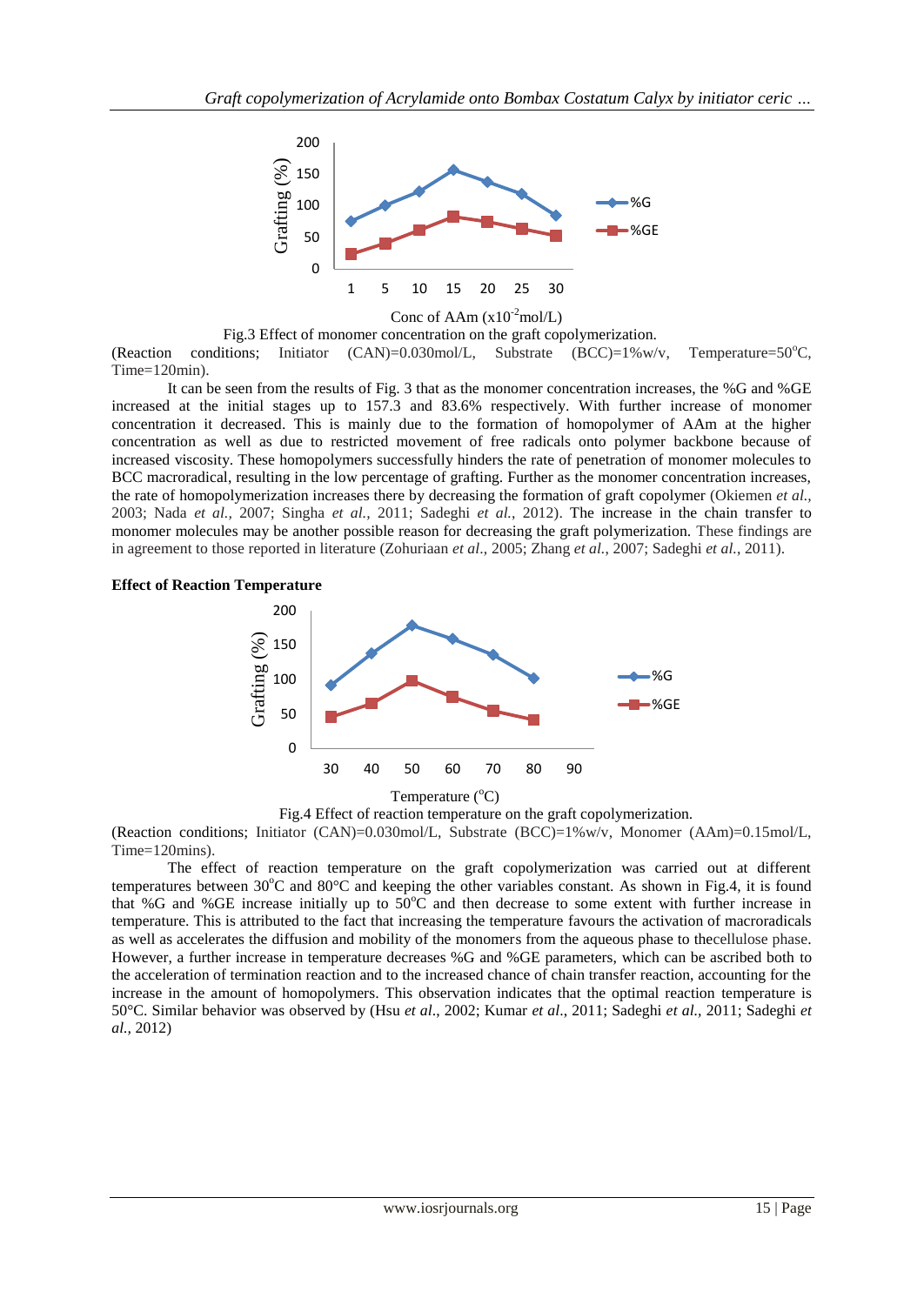#### **Effect of Reaction Time**



Time(min)

Fig.5 Effect of reaction time on the graft coplymerization.

(Reaction conditions; Initiator (CAN)=0.030mol/L, Substrate (BCC)=1%w/v, Monomer (AAm)=0.15mol/L, Temperature  $(^{\circ}C) = 50^{\circ}C$ ).

The effect of reaction time on %G and %GE is shown in Fig. 5. It can be seen that the %G and %GE increase rapidly with increase in time up to 120 minutes after which it decreased. Reaction time allows ceric solution to diffuse into BCC backbone prior to grafting reaction thereby allowing initiation of free radicals on cellulose sample by oxidation with CeIV ions. Initial increase in %G and %GE can be attributed to this factor. The decrease of the %G and %GE on prolonging this reaction time beyond 120 minutes could be attributed to the decay of free radical activity of CeIV oxidized cellulose resulting from the free radical termination by charge transfer. Similar trend has been observed by (Nada *et al.*, 2007; Singha *et al.,* 2011; Soleimani *et al.,* 2012). Also, since there is a large excess of acrylamide monomer even after the longer reaction times, the decrease after 120 minutes is presumably due to initiator exhaustion. These observations are in accordance to those observed by (Jideonwa *et al.,* 2006; Sadeghi *et al.,* 2011; Singha *et al.,* 2011).

#### **IV. Conclusion**

Graft copolymerization was employed as an important technique to obtain a chemically modified natural polysaccharide, BCC. The grafting of AAm onto BCC was carried out using CAN as an efficient initiator. The characteristic absorbing peaks in the FTIR spectra have proven that BCC participates in graft copolymerization with AAm. The main factors affecting the grafting parameters, including concentration of the initiator, monomer, BCC, reaction time and reaction temperature was studied. The optimum reaction conditions were found to be CAN 3.0x10<sup>-3</sup> mol/L, PAAm 15x10<sup>-2</sup> mol/L, BCC 1% w/v, reaction temperature 50°C and reaction time 120 min. Under the optimized conditions, the highest percentage grafting parameters were found to be %G 178.5 and %GE 88.3 respectively. This result present the optimum grafting conditions required for the graft copolymerization of AAm onto BCC and hence economic yield of BCC-g-PAAm for use in determining the swelling behavior and the sorption capacity of heavy metals in the next experimental research.

#### **References**

- [1]. Feng H, Li J, Wang L, (2010) Preparation of biodegradable flax shive cellulose-based superabsorbent polymer under microwave irradiation, BioResources, **5**, 1484-1495.
- [2]. Ge HC, Pang W, Luo DK, (2006) Graft copolymerization of chitosan with acrylic acid under microwave irradiation and its water absorbency, CarbohydrPolym, **66**, 372-378.
- [3]. Hsu SC, Don TM and Chiu WY (2002) Free radical degradation of chitosan with potassium persulfate. Polym. Degrad. Stab. pp: 75-73.
- [4]. Ibrahim MM, Flefel EM and El-Zawawy WK (2002) Cellulose membranes grafted with vinyl monomers in homogeneous system. J. Appl. Polym. Sci. 84, 2629-2638.
- [5]. Jideonwo, A, and Adimula, H.A. (2006) The Graft Copolymerization of Acrylamide onto Cellulose using Enhanced Fe<sup>2+</sup>/H<sub>2</sub>O<sub>2</sub> redox initiator system. J. Appl. Sci. Mgt. Vol.10 (3) 151 155. initiator system. J. Appl. Sci. Mgt. Vol.10 (3) 151 – 155.
- [6]. Kaur I., Kumar R., Sharma N. (2010) Acomparative study on the graft copolymerization of acrylic acid onto rayon by a ceric ion redox system and a γ-radiation method, Carbohydr Res, **345**, 2164-2173.
- [7]. Khullar R., Varshney V.K., Naithani S., Soni P.L. (2008) Grafting of Acrylonitrile onto Cellulosic Material derived from Bamboo (Dendrocalamusstrictus); XPRESS Polym. Lett. Vol.2, No.1 12 – 18.
- [8]. Kumar M. P., Nayak P.L. (2011) Graft Copolymerization of Acrylamide onto Chitosan for Antibacterial Activity. Int. J. Plant, Animal and Envn. Sci. Vol.1 Issue 2 Pp. 210 – 219.
- [9]. Mohammad S and Hossein H (2010) Studies on graft copolymerization of 2-hydroxyethylmethacrylate onto kappa-carrageenan initiated by ceric ammonium nitrate. J. Chilean Chem. Socie. 55,No 4, 348-356.